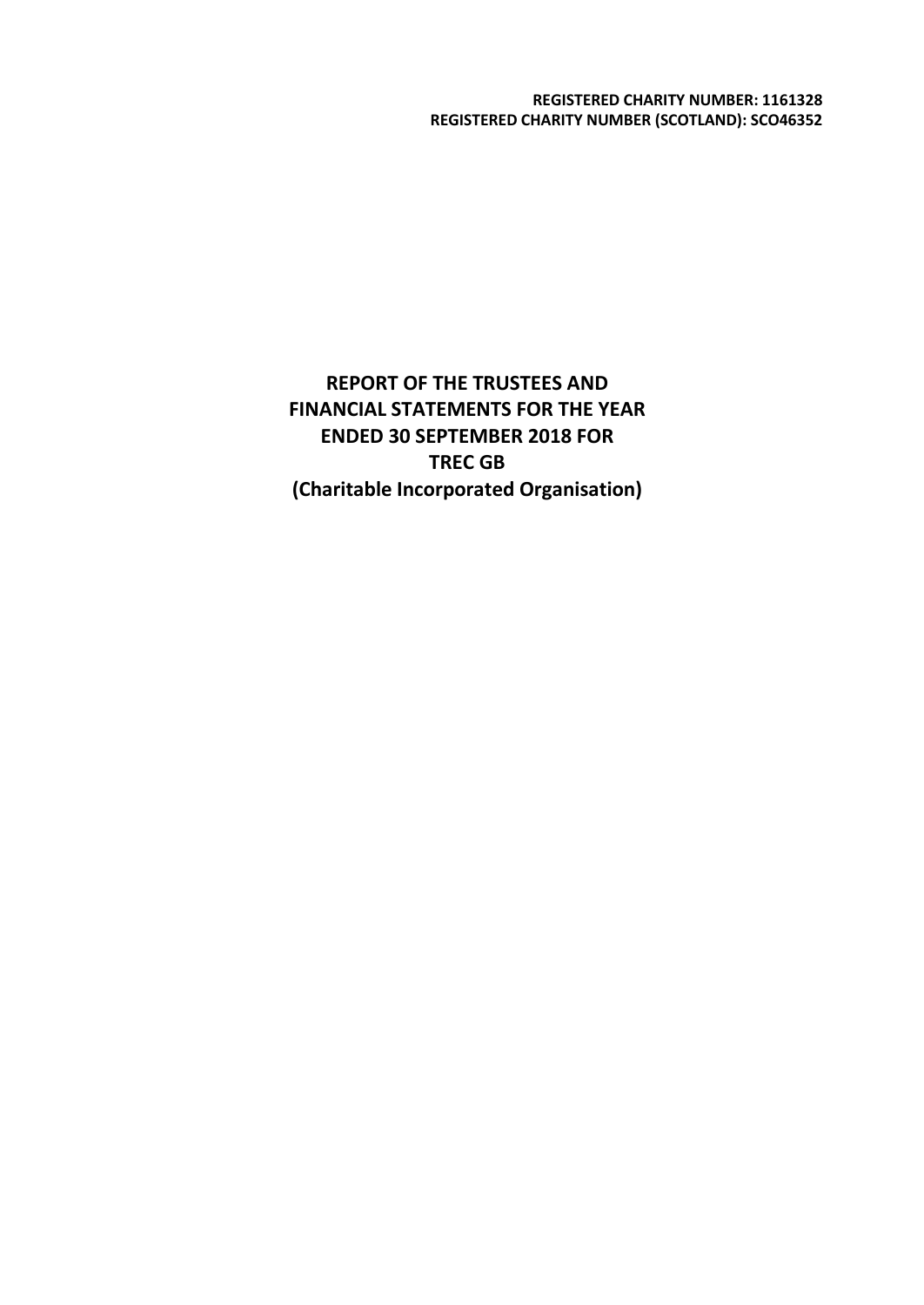# **TREC GB REPORT OF THE TRUSTEES FOR THE YEAR ENDED 30 SEPTEMBER 2018**

# **REFERENCE AND ADMINISTRATIVE DETAILS OF THE CHARITY**

| <b>Trustees</b>                     | S Leggat<br>D Rogerson<br>J Snowdon<br>J McHugh<br>K Waite<br>M Weston<br>V Warren<br>C Cromarty<br>H Martin<br>J H Brand<br>A Marfleet<br>K Adamson | (resigned Sep 2017)<br>(resigned July 2018) | S E Thurnell<br>P L Owen<br>D Still<br>Z C Lawlor<br>J Scott<br>A Gibson<br>J M Morris<br>J Ralston<br>S Watson<br>D E Ralli<br>J Kedward | (resigned Jun 2018)<br>(appointed Oct 2017, resigned Sep 2018)<br>(appointed Jul 2018)<br>K Whitehead (appointed Jul 2018) |
|-------------------------------------|------------------------------------------------------------------------------------------------------------------------------------------------------|---------------------------------------------|-------------------------------------------------------------------------------------------------------------------------------------------|----------------------------------------------------------------------------------------------------------------------------|
|                                     | C Paine                                                                                                                                              |                                             |                                                                                                                                           |                                                                                                                            |
| <b>Registered Office</b>            |                                                                                                                                                      |                                             | Rose Cottage<br>Aley<br>Over Stowey<br>Bridgewater<br>TA5 1HB                                                                             |                                                                                                                            |
| <b>Registered Office (Scotland)</b> |                                                                                                                                                      |                                             | Hyndshawland Farm<br>Elsrickle<br>Biggar<br>South Lanarkshire<br><b>ML12 6RD</b>                                                          |                                                                                                                            |
| <b>Independent Examiner</b>         |                                                                                                                                                      |                                             | R Carne FCA<br>Bush & Co Limited<br>2 Barnfield Crescent<br>Exeter<br><b>EX1 1QT</b>                                                      |                                                                                                                            |
| <b>Bankers</b>                      |                                                                                                                                                      |                                             | <b>Barclays</b><br>Leicester<br><b>LE87 2BB</b>                                                                                           |                                                                                                                            |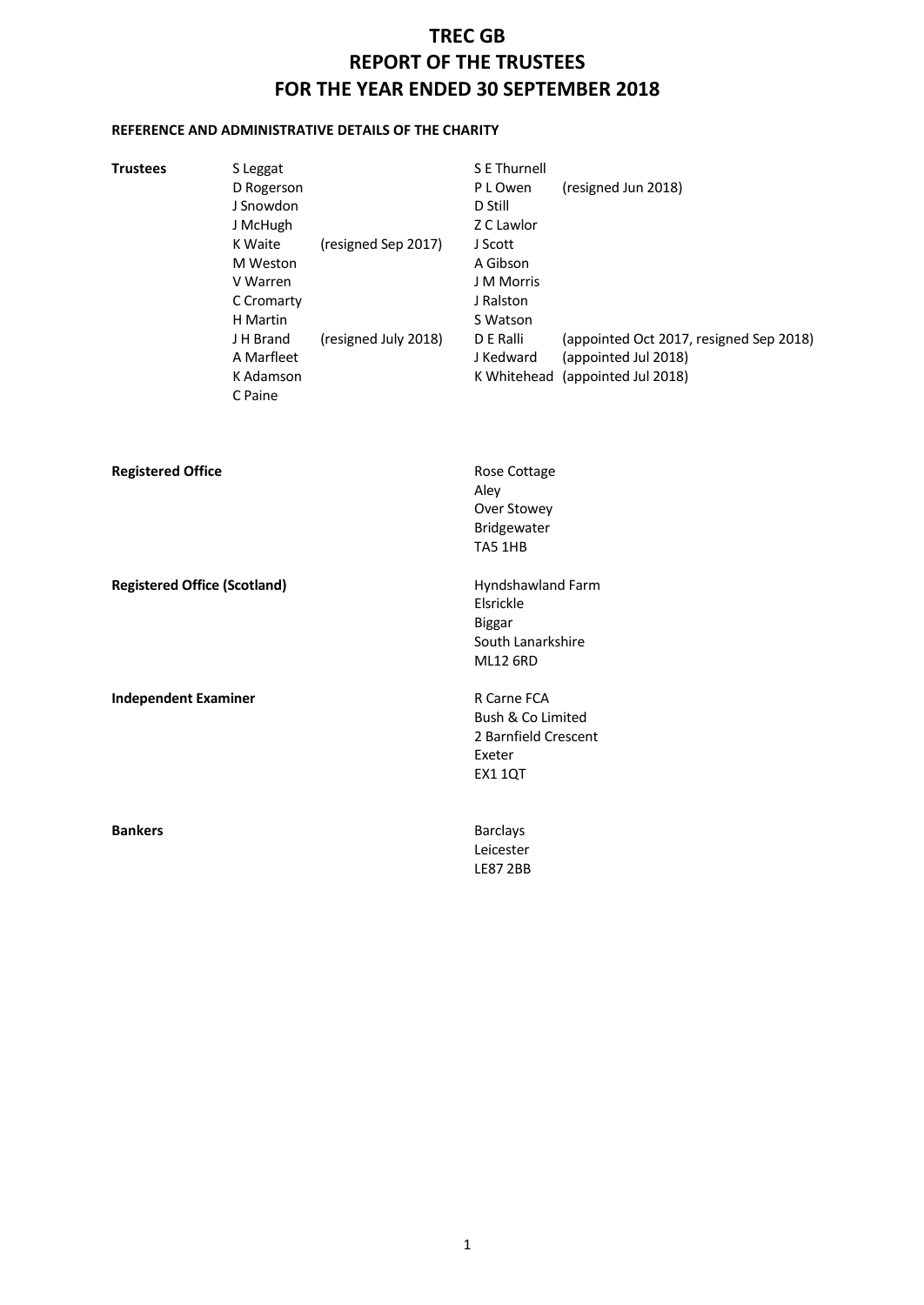# **TREC GB REPORT OF THE TRUSTEES FOR THE YEAR ENDED 30 SEPTEMBER 2018**

### **STRUCTURE GOVERNANCE AND MANAGEMENT**

## **Governing Document and Charity Constitution**

TREC GB is a charitable incorporated organisation, registered on 20 April 2015, and governed by its constitution.

### **Appointment of New Trustees**

New trustees are nominated and voted on by members of TREC GB, with each region having 2 trustee representatives. The current trustees then consider and approve the appointments.

### **Decision Making Structure**

The Board meets by conference call every month and the Working Groups in between times, not necessarily monthly. Working Group Chairs are putting meeting reports on our forum so that the board are informed prior to board meetings and we try to use our time effectively. Competition Organisers will be receiving updated Organisers' Packs from the Training Group for the forthcoming season and there are new up to date Risk Assessment and Accident Report Forms too.

## **OBJECTIVES AND ACTIVITIES**

## **The Charity's Objects**

The Charity's original objectives are as stated in the Governing Document (Constitution)

- The promotion, as the governing body of the sport of British TREC, of community participation in healthy recreation in horse riding.
- TREC is a sport intended to test the skills of a horse and rider in planning and executing a long distance ride in unfamiliar country.

## **The Charity's Activities**

TREC GB has continued to fulfil these objectives with many training sessions and competitions. Training has been both mounted and practical, with class room based sessions learning map reading skills. They are available to competitors and judges. These skills continue to be put into practice in the competitions held around the country and increasing numbers are taking part in both. For a number of reasons the Championships were not as well attended as previous years and those reasons will be addressed.

An Organisers' Day was held in March and was well supported with established and new Organisers attending, sharing ideas and good practice.

Technical Delegate and Traceur training days were held around the country and well supported. These form part of the qualification for a member to attain Technical Delegate (TD) status. We have a list of keen probationary TDs who are progressing though their training programme. New and qualified judges attended introductory and refresher training days in all regions.

#### **ACHIEVEMENTS AND PERFORMANCE**

Young Rider and Senior teams attended the European Championships in Italy in August. The success of 2017 was not repeated but new riders are coming forward and are being watched for the future.

We continue to be represented at FITE meetings and have a voice in the international organisation of our sport. The Chair of TREC GB and two of the International Riders attended the Weifang Binhai Equestrian Festival in Shandong Province in China at the end of September and many new international links were made, which will be developed in the future. All FITE member countries were invited. It was an opportunity to share ideas, discuss issues and discover how similar and yet different each organisation is. A full 2 day TREC competition was held during the Festival. A summit meeting of International Organisations and interested Chinese equestrian groups took place and each country had the opportunity to explain how TREC works in their country and how they promote Equestrian Tourism.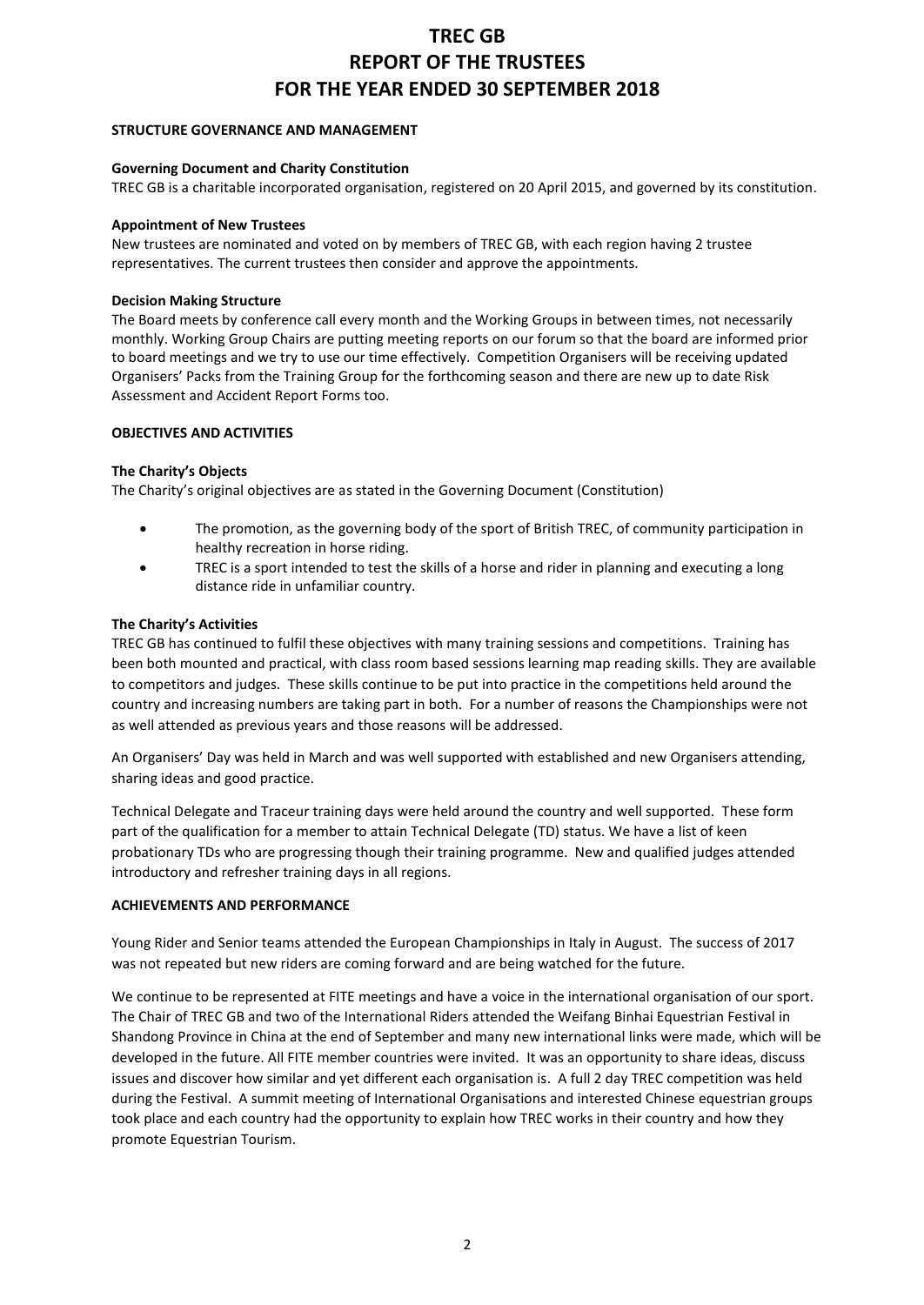# **TREC GB REPORT OF THE TRUSTEES FOR THE YEAR ENDED 30 SEPTEMBER 2018**

#### **FINANCIAL REVIEW**

TREC GB remains in a good financial position and this is reflected in the formal accounts. This year showed net expenditure of £7,836, due to a decrease in championship income, and an increase in administrative costs. This gives the charity carried forward funds of £44,747. We have continued to reimburse those representing the organisation by way of covering essential expenses wherever possible. We have reached a position where people attending meetings and running training courses are not out of pocket, even if we cannot afford to pay for their actual time. We are grateful for the hard work and time given up many.

#### **Reserves Policy**

The trustees have given due regard to charity commission guidance on reserves and aim to hold between three and six months' worth of expenditure in reserves. Given the expenditure for 12 months was £78,178 and likely to rise, the trustees have agreed to maintain a reserves policy of £35k. Reserves are currently in excess of this at £44,747, but a significant portion of membership fees required to operate the charity in the coming financial year was paid in right at the end of the previous year so in reality the real reserve is not that much in excess of the £35,000.

Any spare funds are intended to be allocated as follows: The new scoring system has now been purchased and training has begun but more of our reserves are likely to be taken up this year by the continuation of this rollout. There is still much work to do on revamping the website and improving its functionality. Now that the scoring programme project is well under way this is a priority for the Scoring and Technology working group. Our new constitution is nearly complete, we intend to pay for legal advice from a charity lawyer to make sure we have produced a watertight and functional document before submitting to the charity commission.

On behalf of the Board of Trustees:

 $22|1|19.$ Trustee

Date: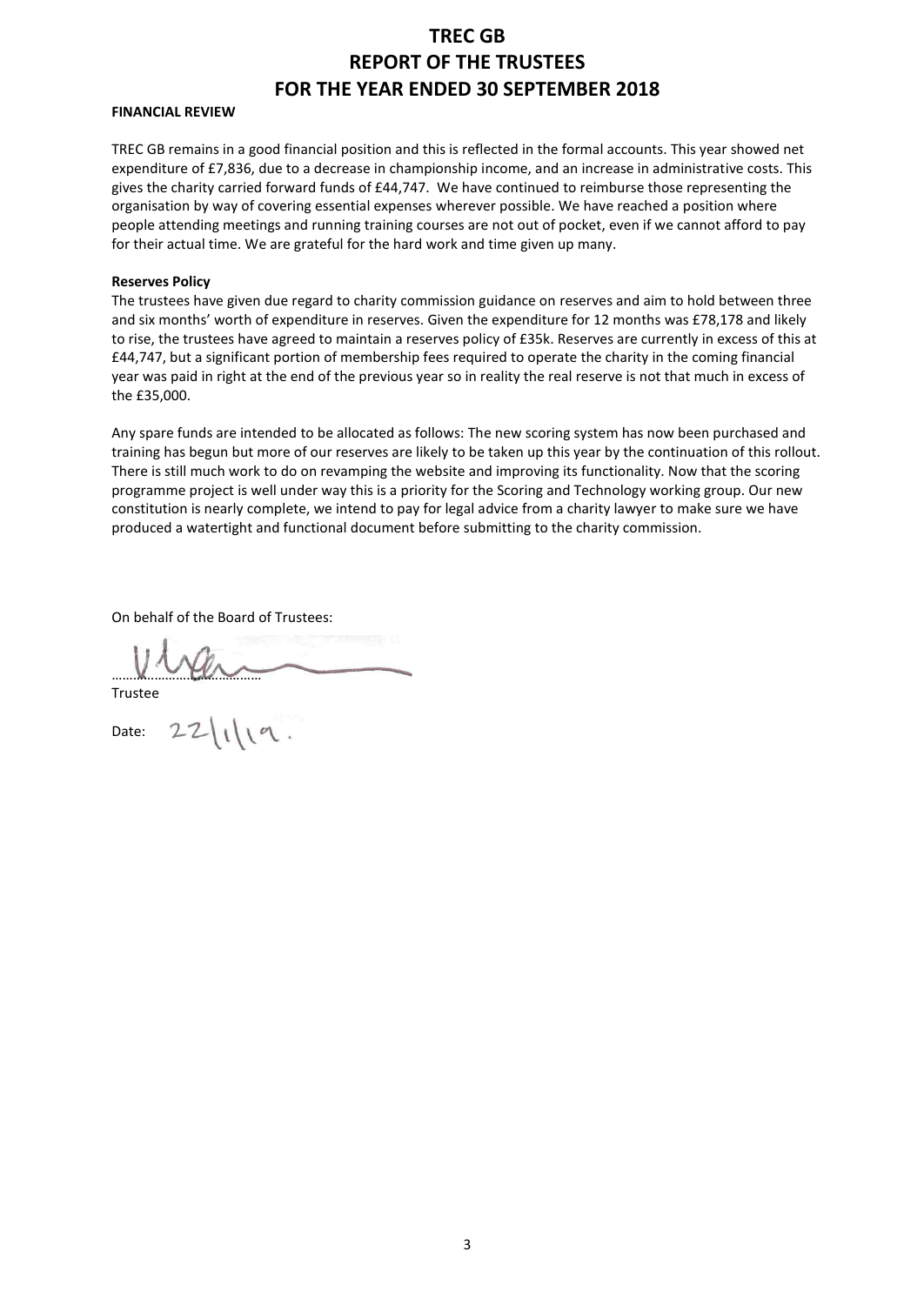# **INDEPENDENT EXAMINER'S REPORT TO THE TRUSTEES OF TREC GB**

I report on the accounts of TREC GB for the year ended 30 September 2018, which are set out on page 5.

#### **Respective Responsibilities of Trustees and Examiner**

The trustees (who are also the directors of the company for the purposes of company law) are responsible for the preparation of the accounts in accordance with the terms of the Charities and Trustee Investment (Scotland) Act 2005, the Charities Accounts (Scotland) Regulations 2006 and the Charities Act 2011. The charity's trustees consider that the audit requirements of Regulation 10(1) (a) to (c) of the Charities Accounts (Scotland) Regulations 2006 and Section 144(2) of the Charities Act 2011 do not apply and that an independent examination is needed.

Having satisfied myself that the Charity is not subject to audit under company law and is eligible for an independent examination it is my responsibility to:

- examine the accounts under section 44(1) (c) of the Charities and Trustee Investment (Scotland) Act 2005 and section 145(5)(b) of the Charities Act 2011;
- to follow the procedures laid down in the General Directions given by the Charity Commission under section 145(5)(b) of the Charities Act 2011; and
- to state whether particular matters have come to my attention.

#### **Basis of Independent Examiner's Report**

My examination was carried out in accordance with Regulation 11 of the Charities Accounts (Scotland) Regulations 2006 (the 2006 Accounts Regulations) and the General Directions given by the Charity Commission. An examination includes a review of the accounting records kept by the charity and a comparison of the accounts presented with those records. It also includes consideration of any unusual items or disclosures in the accounts, and the seeking of explanations from you as trustees concerning any such matters. The procedures undertaken do not provide all the evidence that would be required in an audit and, consequently, no opinion is given as to whether the accounts present a "true and fair view" and the report is limited to those matters set out in the statement below.

#### **Independent Examiner's Statement**

In connection with my examination, no matter has come to my attention:

- which gives me reasonable cause to believe that, in any material respect, the requirements
	- a) to keep accounting records in accordance with Section 44(1) (a) of the 2005 Act, Regulation 4 of the 2006 Accounts Regulations and section 130 of the Charities Act 2011; and
	- b) to prepare accounts which accord with the accounting records and comply with Regulation 9 of the 2006 Accounts Regulations and the requirements of the Charities Act 2011
- have not been met or to which, in my opinion, attention should be drawn in order to enable a proper understanding of the accounts to be reached.

 $\epsilon$ a

**Roger Carne FCA Bush & Co Limited Chartered Accountants 2 Barnfield Crescent Exeter EX1 1Q**

Date 25 January 2019